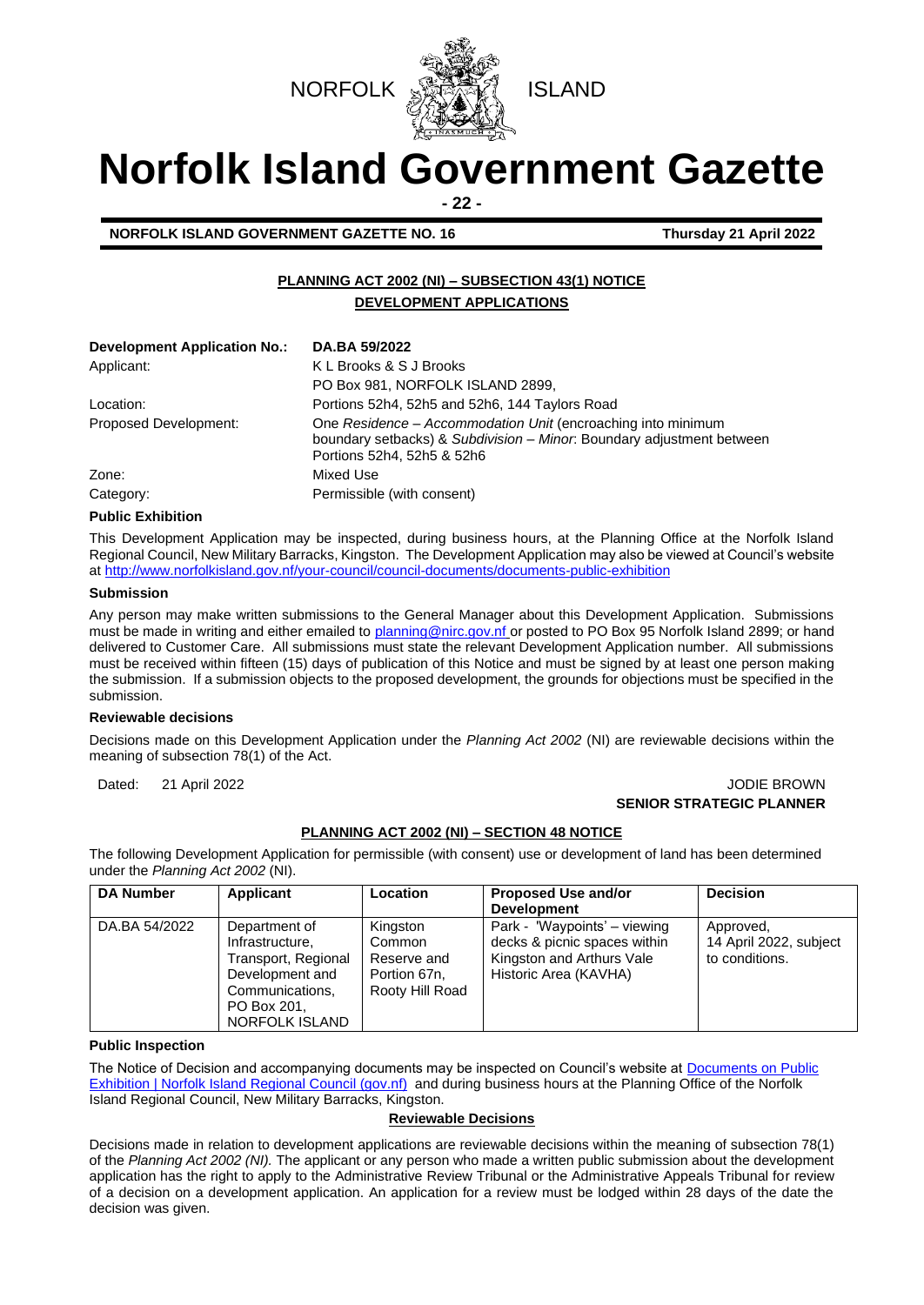#### **NORFOLK ISLAND GOVERNMENT GAZETTE NO. 16 Thursday 21 April 2022**

#### Dated: 21 April 2022 **John Brown Community Community Community Community Community Community Community Community Community Community Community Community Community Community Community Community Community Community Community SENIOR STRATEGIC PLANNER**

#### **PASTURAGE AND ENCLOSURE ACT 1949 (NI)**

# **REGULATION 5**

I, Andrew Roach, General Manager of Norfolk Island Regional Council, direct the owners of stock depastured under the *Pasturage and Enclosure Act 1949* (NI)*,* to muster stock for tagging and drenching at one of the following places between 7am and 3pm on the dates indicated below for that area. Dates are subject to change depending on the weather. Any variation of dates will be notified over the local radio.

| <b>Muster Place</b>                 | <b>Muster Dates</b>                                  |
|-------------------------------------|------------------------------------------------------|
| Kingfisher Paddock Yards, Anson Bay | Sunday<br>24 April                                   |
|                                     |                                                      |
| Cascade Yards                       | Tuesday                                              |
|                                     | 26 April                                             |
|                                     |                                                      |
|                                     |                                                      |
|                                     |                                                      |
| Pound Paddock, Kingston             | Tuesday 26 &                                         |
|                                     | Wednesday                                            |
|                                     | 27 April                                             |
|                                     |                                                      |
|                                     |                                                      |
|                                     |                                                      |
|                                     | Wednesday                                            |
|                                     | 27 April                                             |
|                                     |                                                      |
|                                     | Friday                                               |
|                                     | 29 April                                             |
|                                     |                                                      |
|                                     |                                                      |
|                                     |                                                      |
|                                     |                                                      |
|                                     |                                                      |
|                                     |                                                      |
|                                     | Pound Paddock, Kingston<br><b>Mission Pool Yards</b> |

Cattle owners are required to attend in person, at the appropriate muster place to muster and drench stock. Cattle owners may appoint an agent to attend the muster on their behalf, at the appropriate muster place(s) provided any such appointment is in writing and handed to the Inspector of Brands and Marks prior to muster. Failure to attend muster or failure to submit the written appointment of an agent will result in that cattle owner being ineligible to be granted pasturage rights for the next 12 month period beginning April 2020, in accordance with the approved *Depasturing Cattle Policy.* It should be further noted that an approved right of pasturage must exist in respect of calves over the age of 6 months, which are expected to be depastured on common land.

Dated: 1 April 2020 Andrew Roach

# **General Manager**

#### **TRAFFIC ACT 2010 (NI)**

#### **TEMPORARY CLOSURE OF QUALITY ROW – ANZAC DAY 25 APRIL 2022**

I, Andrew Roach, General Manager of the Norfolk Island Regional Council, under section 50 of the Traffic Act 2010 (NI), close that part of the roads specified in Part 1 of the Schedule to all vehicular traffic (except any vehicle specified in Part 2 of the Schedule) for the period and times indicated in Part 1 of the Schedule below on **Monday 25 April 2022** to enable a public function to be held on, or in the vicinity of the roads.

#### **SCHEDULE**

**Part 1-** Part road closure of Quality Row from the intersection of Middlegate Road and Pier Street (the Cenotaph) to the intersection of Quality Row and Bounty Street/OfficersBaths from **10:15am to 11:10am on Monday 25 April 2022.**

**Part 2 -** Exempted classes of vehicles -

- (a) Vehicles authorised by the General Manager of the Norfolk Island RegionalCouncil or delegate thereof for delivery of goods or services;
- (b) Council vehicles involved on official business;
- (c) Police, ambulance, fire services and emergency vehicles on officialbusiness;